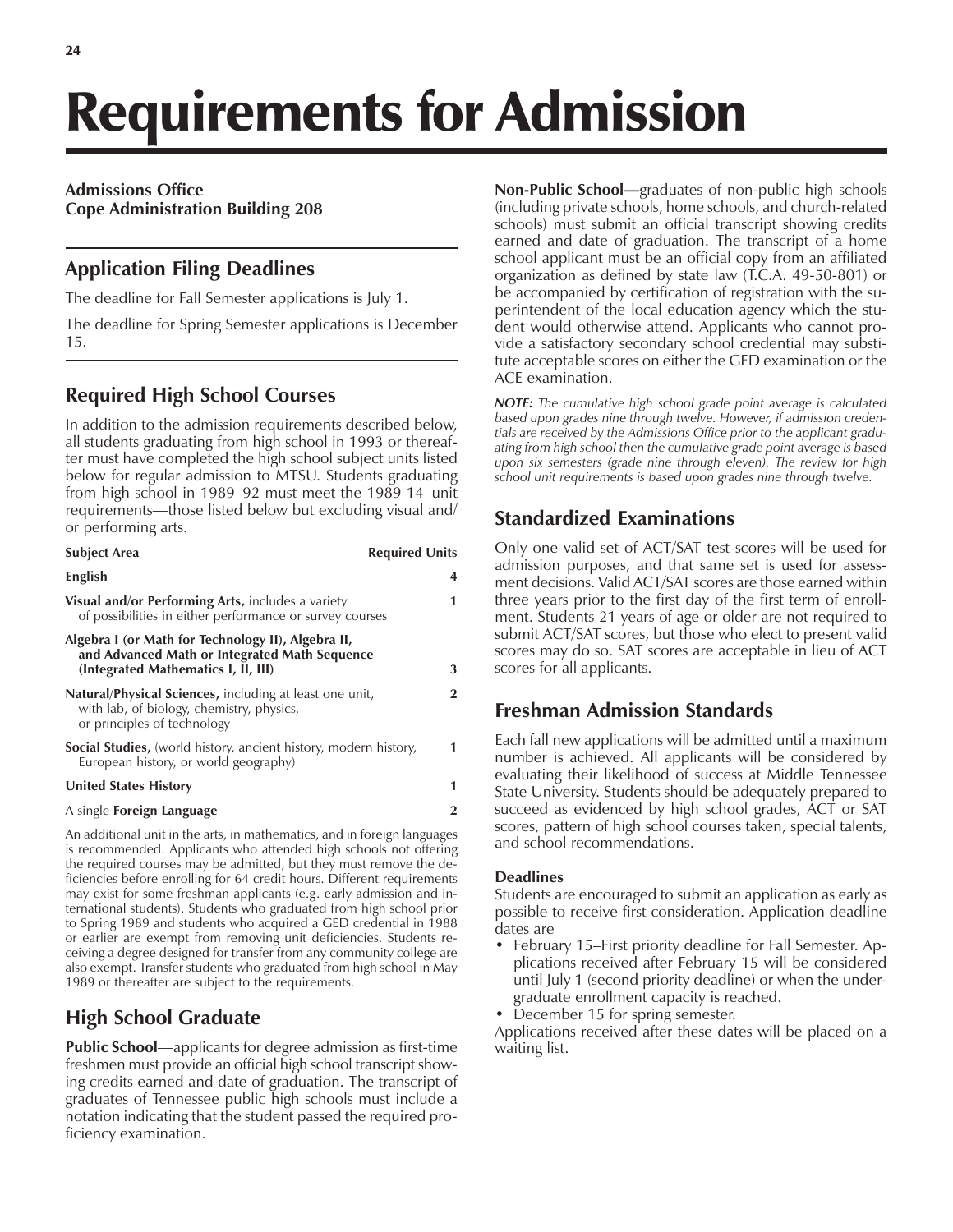#### **Admission Criteria**

Freshman admission decisions are based on the following elements:

- 1. high school grade point average
- 2. standardized test scores, either ACT or SAT (students 21 years of age or older are exempt)
- 3. completion of the 14 units required for college admission (see above - applicable for graduates 1989 and after)
- 4. a personal statement form to be reviewed by the Admissions Review Board may be required of some students

#### **Freshman**

Following are the admission standards for all freshman applicants. The categories described below are designed to clarify the process used to evaluate undergraduate applications. It is not necessary for the applicant to choose a category in which to apply. The categories are

**Honors Admission**—for high-ability students

**Guaranteed Admission—for the majority of applicants Conditional Admission**—for applicants not meeting standard admission requirements who have special talents or circumstances which may be taken into consideration

MTSU will continue to admit a very limited number of applicants who have not completed all of the specified high school units (using the Conditional Admission category). Competition for these spaces is keen. Applicants with more than two deficiencies are rarely admitted.

**Guaranteed Admission—Regular admission will be granted** to applicants who complete the 14 units with one of the following:

- a minimum 3.0 GPA
- a minimum composite ACT of 22
- a minimum 2.7 GPA and minimum ACT of 19
- satisfy the NCAA standards for student-athletes who are qualifiers or partial qualifiers under Division I guidelines

Honors admission will be granted to applicants who complete the 14 units with one of the following:

- ACT composite score of 26 or higher and at least a 3.0 high school GPA
- ACT composite score of 22 or higher and a high school grade point average of 3.5 or higher

Participation in the Honors College is not required of applicants admitted in this category.

**Conditional Admission**—Any student not meeting guaranteed admission requirements will be considered for conditional admission. The review will include all academic credentials as well as other special interests and skills and other non-academic factors as explained on the Personal Statement Form. Students admitted in this category will be expected to

- remove high school deficiencies (if applicable) within the first 64 hours of enrollment
- maintain academic good standing as defined by University retention standards
- receive services from the University's Academic Support Center
- enroll in University 1010 the first semester of enrollment
- meet more specific requirements as required for certain populations of students.

The Admissions Review Board may also request additional documentation specific to each individual's circumstances. It is expected that only a very small number of people in this category will be admitted. In the absence of special talents or circumstances, applicants who do not meet the requirements for Guaranteed Admission will be denied. Decisions of the Admissions Review Board are final.

**Waiting List**—Students submitting applications after the stated deadlines will be placed on a waiting list. These applications will be processed for the application term on a space-available basis. Students on the waiting list will be given the option of updating their applications to a future term.

#### **Assessment Examinations**

All entering degree-seeking students less than 21 years of age will be assessed for developmental studies placement (DSP) initially according to valid ACT/SAT scores. Permissible scores are less than three years. Students with ACT subscores that are 18 or lower in the areas of reading, English, or math are automatically placed in the program in the appropriate area. Students with mathematics or verbal SAT scores of 450 or less are placed in the appropriate areas, and students with SAT composite scores of 890 or below are placed into the reading area.

Applicants who will be 21 years of age or older at the time of admission are required to undergo assessment for each area or may elect to provide ACT/SAT scores that have been taken within three years prior to the first day of the first term of enrollment. Additionally, transfer students who have not earned college-level, algebra-based math or English credits must undergo departmental assessment in appropriate areas.

Transfer students without previous college-level English or mathematics coursework will be required to take the appropriate portion of the assessment test prior to registration. Transfer students whose high school transcript reflects a deficiency in either English or mathematics but whose transfer course work includes a grade of C- or better in a college-level English or algebra based mathematics course will be exempt from placement testing.

The assessment exam is administered on several dates during the Fall, Spring, and Summer Semesters. A \$10 fee is charged for the assessment exam. On the basis of their test scores, students are placed in basic, developmental, or college-level courses. More information about the Developmental Studies Program may be found on page 91.

#### *NOTE 1: Academic assessment placement scores older than three years are not valid.*

*NOTE 2: After acceptance as a student, there are certain performance tests students will be required to take during their academic careers. It is a requirement of admission that students agree to take any test deemed necessary by the institution. In those instances in which tests are administered by an external entity, students hereby agree that the results of such tests be released to the institution. The purpose of this require*ment is to comply with the legislature's expressed intent that institu*tions regularly evaluate and improve instruction at all levels. If students are under 21 years of age and are required by institutional policy to complete academic assessment placement tests, their scores on these tests and course placement may be reported to their high school for*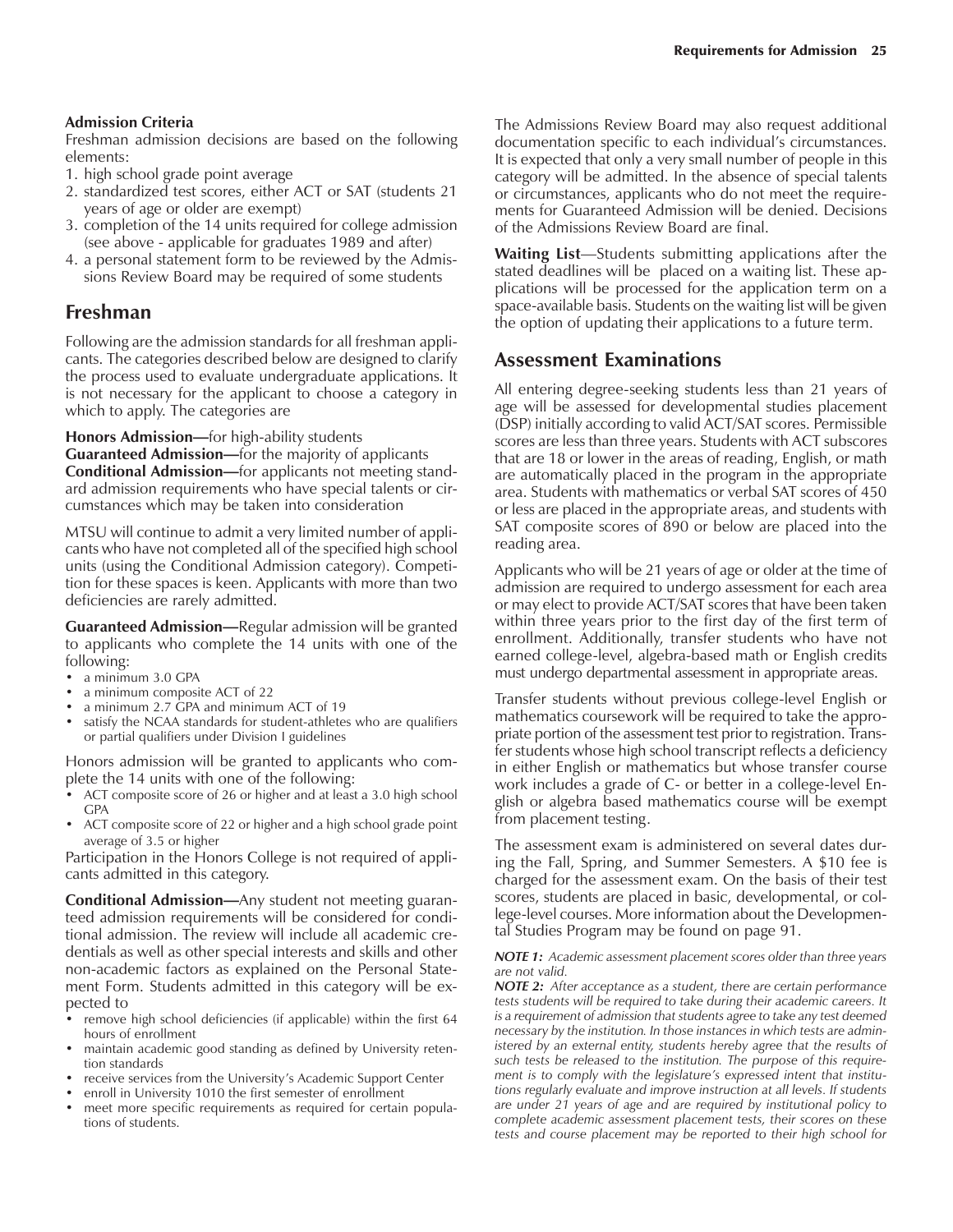*research purposes. Any test scores will be treated confidentially as required by law.*

# **Transfer**

An undergraduate applicant who previously has registered at any college or university must apply as a transfer student. In order to qualify for regular admission, the applicant must request that a transcript from each institution attended be sent directly to the Admissions Office. Applicants who have earned 8 or fewer semester hours or 12 or fewer quarter hours from a college or university must meet both transfer and freshman admission standards. Concealment of previous college or university attendance may be cause for rejection, cancellation of admission, or dismissal of the student.

Admission will be granted to applicants who have a cumulative grade point average of 2.00 or higher. (Applicants who have not been enrolled in any post-secondary institution in the 12 months preceding the term for which they are applying will be eligible for admission, but they will be admitted on academic probation if their cumulative grade point average is less than 2.00). Transfer applicants graduating from high school in 1989 or thereafter who have not earned 60 semester hours of transferable work and who have not earned an associate's degree designed for transfer are subject to the high school units requirement described on page 24.

Eligible transfer applicants who have not completed all of these courses will be admitted, but they must remove deficiencies during the first 30 credit hours of enrollment at MTSU. Courses required to remove deficiencies can be used to satisfy elective credit only. Transfer students whose transfer coursework includes a grade of C or better in a college-level English or algebra-based mathematics course will be exempt from placement testing. The algebra-based mathematics course will be used to satisfy the high school unit deficiency. The college-level English course will be used to satisfy the English high school deficiency. The completion of another degree-level mathematics/English course will be required to satisfy General Education requirements.

Transfer applicants who do not have a cumulative 2.00 grade point average may submit their credentials to the Admissions Review Board for review. The board will consider applications from applicants with less than a 2.00 cumulative grade point average. In addition to college transcript(s) these applicants are required to complete a transfer appeal form which will be provided to the student from the Admissions Office.

Transfer students admitted by the Admissions Review Board will be admitted on probation. Refer to page 53 for university retention policy. Decisions of the Admissions Review Board are final.

Transfer applicants without previous college-level English or mathematics coursework will be required to take the appropriate portion of the academic assessment placement test prior to registration. The test will assist in course placement and may result in requiring some students to enroll in developmental courses as additions to their programs.

#### **Acceptance of Transfer Credit**

Middle Tennessee State University accepts transfer credit from institutions of higher learning based upon the following considerations:

- 1. the educational quality of the institution from which the student transfers;
- 2. the comparability of the nature, content, and level of credit earned to that offered by MTSU; and
- 3. the appropriateness and applicability of the credit earned to the programs offered by MTSU in light of the student's educational goals.

When posting transfer courses to the MTSU record, all transfer courses are converted to MTSU's grading scale and repeat policy. The Admissions Office will send an evaluation when the file is complete. The office **does not** evaluate credit for students who have already received a bachelor's degree.

Students who have completed coursework at institutions for which MTSU has no recent history may be asked to provide information to determine the comparability of content and level of credit presented as transfer to that credit offered by MTSU. Petition is made by submitting the Application for Acceptance of Credit Form available in the Admissions Office. Credit will be granted upon recommendation from the academic advisor and chair of the academic department in which the course is taught, approval of the academic dean of the college in which the course is taught, and approval by the associate director of admissions for transfer services.

Students who feel that they are competent in certain subject areas are encouraged to earn credit through a nationally recognized credit-by-examination program or through departmental credit-by-examination programs at MTSU.

Of the hours required for graduation, a minimum of 60 semester hours of senior college credit (credit awarded at fouryear institutions) is required of all students who transfer from accredited colleges of less than four-year designation, with at least 42 of the 60 being upper-division courses. A grade of D in ENGL 1010 and 1020 is used to determine admission eligibility but does not meet degree requirements. Refer to page 232 for more details. Additional information on this stipulation is given under the requirements for graduation on page 56.

*NOTE: All universities and community colleges in the Tennessee Board of Regents (TBR) system share a common set of minimum requirements for baccalaureate degrees or associate degrees designed for transfer. Please see page 58 for further information.*

## **Reenrollee**

- 1. Reenrollees who have not attended another institution since leaving MTSU need only complete an application for readmission. Applicants who have not been enrolled in any postsecondary institution in the 12 months preceding the term for which they are applying will be eligible for admission, but will be admitted on probation if their cumulative grade point average is less than 2.00.
- 2. Reenrollees who have attended another institution since leaving MTSU need to submit an application for read-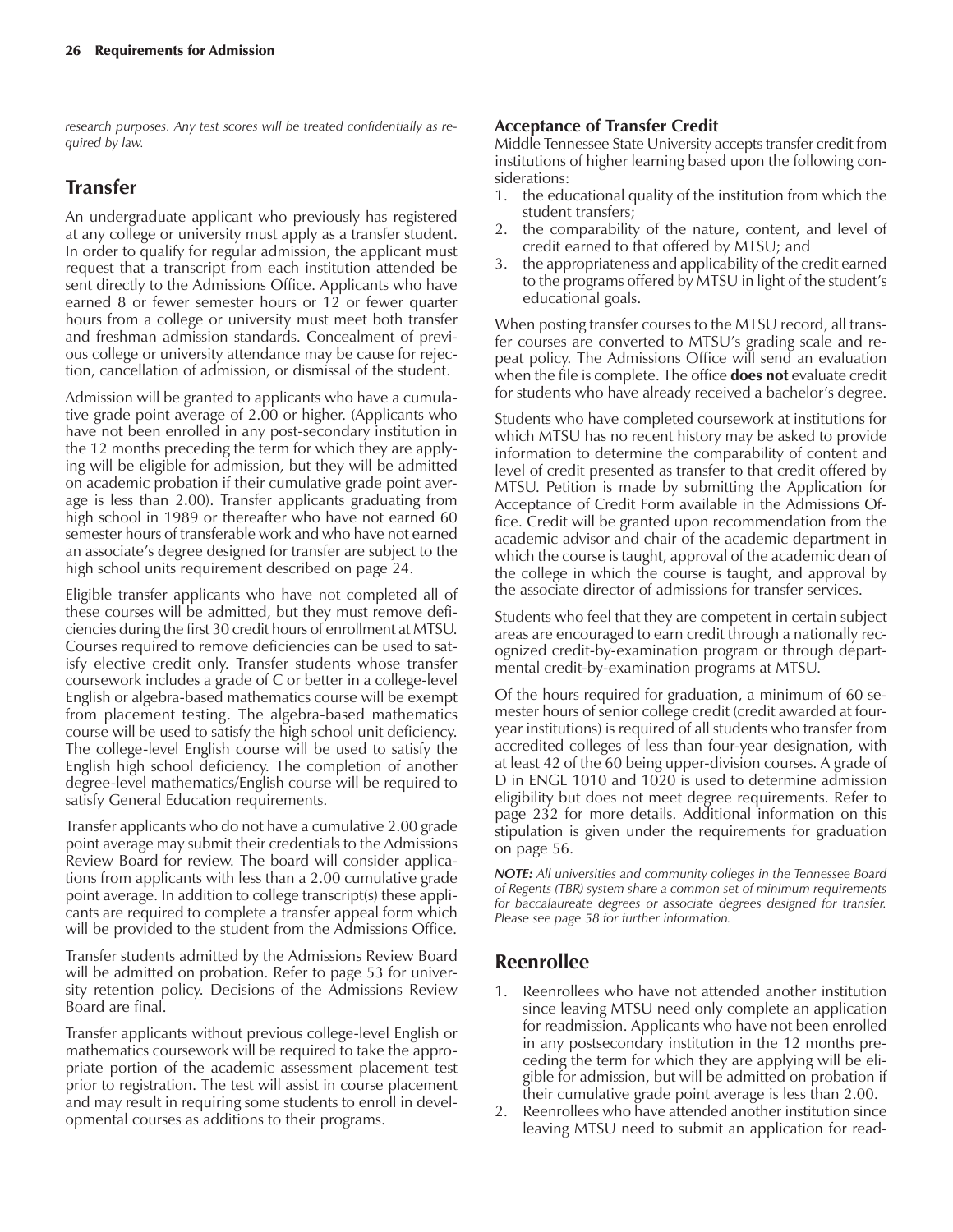mission and a transcript from **all** institutions attended since leaving MTSU. Applicants in this category need a grade point average of 2.00 or higher on all courses attempted at all colleges. Registration cannot occur until all transcripts are received so that eligibility for readmission can be determined.

- 3. Reenrollees who wish to attend MTSU after being suspended should follow items 1 and 2 above as well as the following:
	- a. Students who receive their first suspension at the end of the Fall Semester may not register at MTSU until the following summer.
	- b. Students receiving their first suspension at the end of the spring semester will not be eligible to reenroll until the following spring semester.
	- c. Students receiving their first suspension at the end of the summer session will not be eligible to reenroll until the following spring semester.
	- d. Students receiving two or more suspensions from any college(s), including MTSU, will be denied readmission for one calendar year.
	- e. Students who attended another institution during their suspension from MTSU will be readmitted if they have raised their cumulative grade point average (including MTSU work) to 2.00 or greater, or they have completed a minimum of 12 semester hours at the institution(s) attended since MTSU enrollment with a grade point average of 2.00 or greater.

#### **Programs for Academically Talented High School Students**

Upon completion of the junior year in high school, a student may enroll in regular freshman-level courses during summer term under the following conditions:

- 1. A student must be in the upper 25 percent of the high school class and be nominated by his/her principal and/or counselor.
- 2. Courses taken during summer term must be chosen by the student in consultation with the high school counselor and department chair at MTSU. These courses are intended to supplement, not overlap, the total high school program and are not expected to be used for high school graduation. These courses will have no influence upon entrance requirements for regular admission to MTSU; however, they will count as regular college credit.

#### **Early Admission**

There are two ways one may qualify for early admission:

- 1. Those students who would like to begin college at the end of their junior year must qualify under the following conditions:
	- a. be at least 16 years of age;
	- b. have completed the junior year of high school with a minimum of 14 high school units;
	- c. have a 3.50 grade point average on all work taken during grades 9, 10, and 11;
	- d. have a minimum ACT composite score of 27;
	- e. be recommended for participation in the program by either the high school principal or guidance counselor.
- 2. Academically talented/gifted students enrolled in grades 9 through 12 in public or private schools in Tennessee may enroll in and receive regular college credit from Middle Tennessee State University under the following provisions:
	- a. The student has a grade point average of 3.20 on a 4.00 scale;
	- b. The student must present recommendation and permission from the high school principal;

c. Placement in college courses must be a part of the student's Individualized Educational Placement (IEP) as determined by the Multidisciplinary Team.

The University makes no inference that courses completed at MTSU would apply toward high school graduation requirements. This privilege of enrollment is granted only to students enrolled in Tennessee public or private high schools as specified in Chapter 395 of the Public Acts of 1983. Students may register for no more than nine (9) semester hours per semester when enrolled in this program.

# **Special Students**

#### **Audit**

Any person who is over 18 years of age and who wishes to take a course but receive no credit (audit) may do so by applying at the Admissions Office.

*NOTE: Regular registration fees will be charged for auditing courses. Specific regulations concerning the responsibilities of students who audit courses may be found on page 37.*

# **60-Year/Disabled (Audit) Student**

Applicants 60 years old or older or permanently and totally disabled (T.C.A., Section 49-7-113) and domiciled in Tennessee are required to pay the nonrefundable application fee but are **not required** to pay registration fees if they audit courses. Proof of age or disability is required annually. Registration is on a space-available basis. Regular registration fees will be charged for credit courses.

# **Adult Special Student**

This category is designed to serve the interests of an adult learner (age 21 or older) who does not wish to pursue a degree at the present, but who wishes to receive academic credit. To be admitted, an individual must hold a high school diploma or the equivalent. The applicant who first is denied regular admission to MTSU will also be denied admission to this category for the same semester. Students in this category are not allowed to register for

- a college-level mathematics or English course unless the appropriate portion of an academic assessment placement test is taken;
- 2. any college-level course which has a remedial or developmental course prerequisite;
- 3. any college-level course which has prerequisite courses defined by MTSU academic departments; the current catalog indicates most departmental course prerequisites.

Adult special students may complete a maximum of 16 semester hours credit at MTSU. After receiving 16 hours, the applicant, to continue enrolling at MTSU, must apply for degree-seeking classification and meet transfer admission requirements.

*NOTE: Federal financial aid is not available to students in this category.*